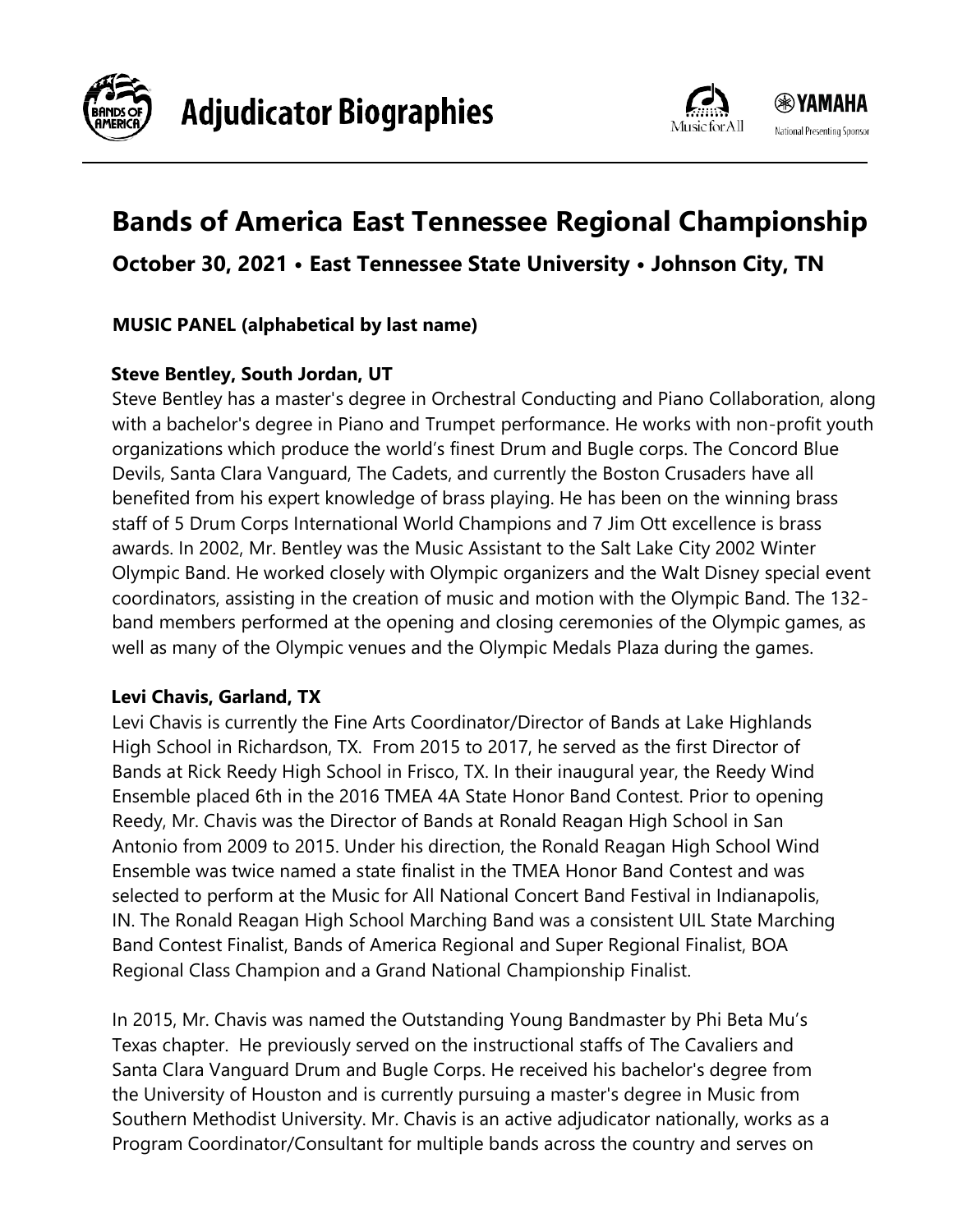the staff of the SASi Leadership Company. He currently resides in Garland with his wife Amanda and their daughter Sophia.

#### **Clif Walker, Kansas City, MO**

Clif Walker is a freelance arranger, clinician, adjudicator, and composer with original works performed at PASIC, The Midwest Band Orchestra Clinic, DCI, BOA and WGI. Clif is currently a percussion staff and design team member with the Cavaliers Drum and Bugle Corps and the director of the University of Missouri Marching Mizzou Drumline. Clif holds a BSE from Missouri Western State University and an MME from the University of Central Florida. He is a former member and instructor with the Madison Scouts Drum and Bugle Corps. Clif was the director of percussion, design team member and arranger for BOA Grand National Finalist Blue Springs High School (2011-2015), former design team member and front ensemble arranger for 11-time WGI PIW Championship Finalist Gateway Indoor. He is the former caption head/arranger for Southwind Drum and Bugle Corps (1999-2003) and former director of percussion at Timber Creek High School in Orlando, Florida (2001-2008). He led ensembles that performed at the 2003, 2004 and 2008 FMEA State Music Conventions, and the 2005 Percussive Arts Society International as the high school IPEC winners. Clif was the founding director and arranger for WGI PIW Finalist Timber Creek Independent (2008-2010). Clif adjudicates regularly with MEPA, SCGC, RMPA, GIPA, HWAA, WGPO, PIMBA, FMBC. He is also the judging coordinator for Indiana Percussion Association (IPA) and the Central States Percussion Association (CSPA). Clif is published with Innovative Percussion and Tapspace. He is proud to endorse Yamaha Musical Instruments.

# **David Vandewalker, Atlanta, GA**

David W. Vandewalker is the Assistant Director of Bands at Georgia State University, where his primary responsibilities include conducting the University Band, teaching the marching band, and directing the Basketball Pep Band. He is also the music director and conductor of the Metro Atlanta Youth Wind Ensemble hosted at Georgia State University. Vandewalker received a Bachelor of Music Education degree from Baylor University, earned his Master of Arts in Education degree from Central Michigan University, and is amidst dissertation research examining musical expression in performance as a Doctor of Musical Arts student at Boston University. He is a nine-time recipient of the National Band Association's prestigious Citation of Excellence Award, a three-time recipient of the National Wind Band Honors Awards in the New Music category and is recognized in multiple editions of Who's Who Among American Teachers.

#### **VISUAL PANEL (alphabetical by last name)**

#### **Tony Cimino, Salem, OR**

Tony Cimino is a highly sought-after adjudicator, designer and clinician in the marching arts community. He has served on the instructional staff of numerous drum corps, including the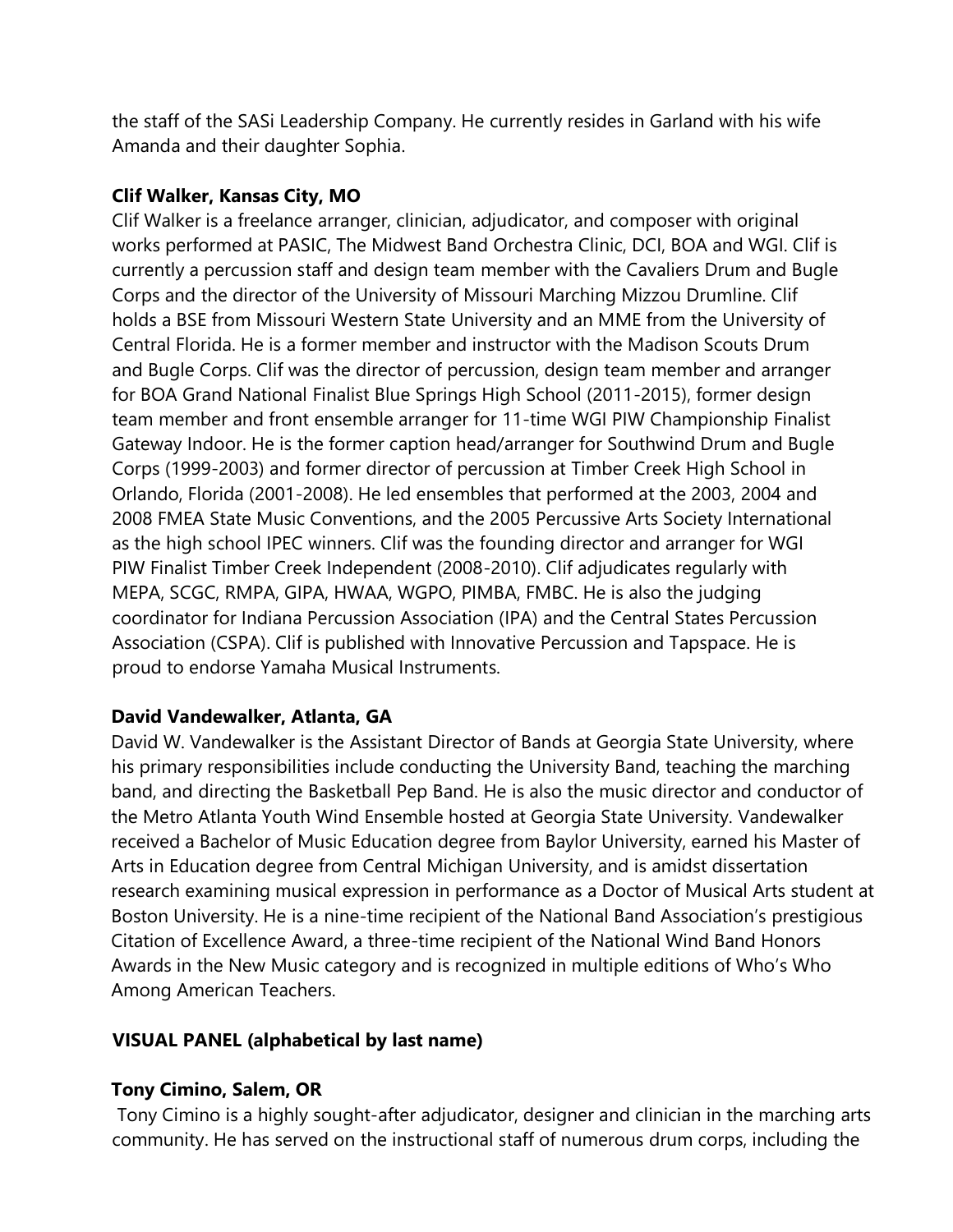Bluecoats, Blue Stars, Boston Crusaders and Cavaliers. While completing a bachelor's degree at Northern Illinois University, Tony taught such notable marching programs as Lake Park, Lincoln-Way and Prospect. A staunch advocate for teaching life lessons through the performing arts, he holds a Masters degree from the University of North Texas. After moving to Texas, he continued to instruct highly competitive marching bands, including Berkner, Hebron and Richland, and began producing award-winning designs for programs across the country. Currently, Tony lives in Salem, Oregon and is the proprietor CiminoDesigns.com.

## **Jackie Gilley, Stratford, TX**

Jackie Gilley is a native of Stratford, Texas, and was the band director at Monroney Middle School in Midwest City, OK, for 29 years. She also taught color guard at Midwest City H.S. for 18 years. Her first job was in Miami, Texas, teaching art, band, and yearbook. Jackie received her Bachelor of Arts degree in Ceramics and her Master of Music Education degree from Southwestern Oklahoma State University. She is also accredited in Secondary Education Administration from the University of Central Oklahoma.

Ms. Gilley earned accreditation in 2002 as a "National Certified Teacher" in Instrumental Music, and she was also "Monroney Teacher of the Year" in 1992 and 2003. In 2012 Jackie was inducted into the Oklahoma Bandmasters Association Hall of Fame. In 2014 she was inducted into the Oklahoma Music Educators Hall of Fame and was awarded "OKMEA Exemplary Teacher" in 2013. She is past president of the Beta Chapter of Phi Beta Mu International Bandmasters Fraternity and also a member of OMEA, OBA, MENC, and WIBDA.

Ms. Gilley is well-known as an adjudicator throughout the United States. She has been an adjudicator for Winter Guard International, Drum Corps International, Bands of America, the Texas Color Guard Judges Association, and Oklahoma Music Adjudicators Association. She also judged for Drum Corps Japan and the Calgary Stampede.

Jackie currently serves as president of the Stratford Education Foundation, which serves students in the Stratford Independent School District in Texas. She also completed her internship for Master Gardener certification in 2019.

#### **Juno Orefice, Wyoming, MI**

Juno started in the activity as a marching member of the Brooklyn Royal Eagles back in 1971. In 1974, he marched with the Secaucus Meadowlarks who later merged with the Woodbridge Townsmen to become the Royal Brigade, a 1976 DCI Regional Finalist. Juno has worked in the pageantry arts for over 30 years as a Visual Designer.

He has judged for Drum Corps International since 2006, judging World Class Finals week on many occasions. He has been judging for BOA since 2015 and has judged Indoor Guard and Percussion for over 20 years.

He helped develop the Michigan Color Guard Judging Association from the ground floor and fostered the growth of judges as well as circuit members. He was Judge